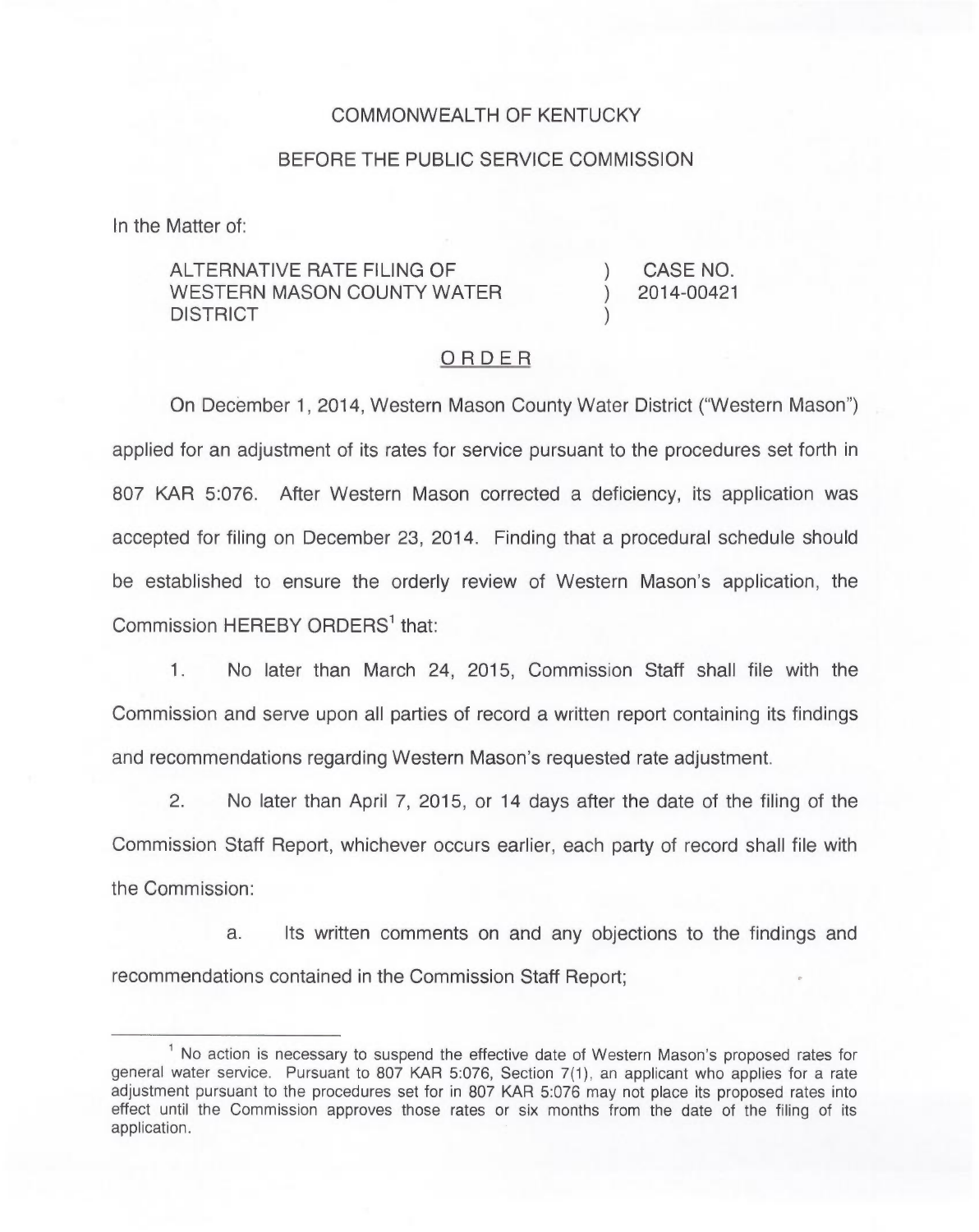b. Any additional evidence for the Commission to consider; and

c. Written notice as to whether this matter may be submitted for decision based upon the existing record without hearing.

3. If Commission Staff finds that Western Mason's financial condition supports a higher rate than Western Mason proposes or the assessment of an additional rate or charge not proposed in Western Mason's application, Western Mason in its response to the Commission Staff Report shall also state its position in writing on whether the Commission should authorize the assessment of the higher rate or the recommended additional rate or charge.

4. If Commission Staff recommends changes in the manner in which Western Mason accounts for the depreciation of Western Mason's assets, Western Mason in its response to the Commission Staff Report shall also state its position in writing on whether the Commission should require Western Mason to implement the proposed change for accounting purposes.

5. <sup>A</sup> party's failure to file written objections to a finding or recommendation contained in the Commission Staff Report by April 7, 2015, or 14 days after the date of the filing of the Commission Staff Report, whichever occurs earlier, shall be deemed as agreement with that finding or recommendation.

6. Unless all parties request that this matter be submitted for decision upon the existing record, an informal conference shall be held in this matter on April 14, 2015, at 2:00 p.m. Eastern Daylight Time, at the Commission's offices at 211 Sower Boulevard, Frankfort, Kentucky.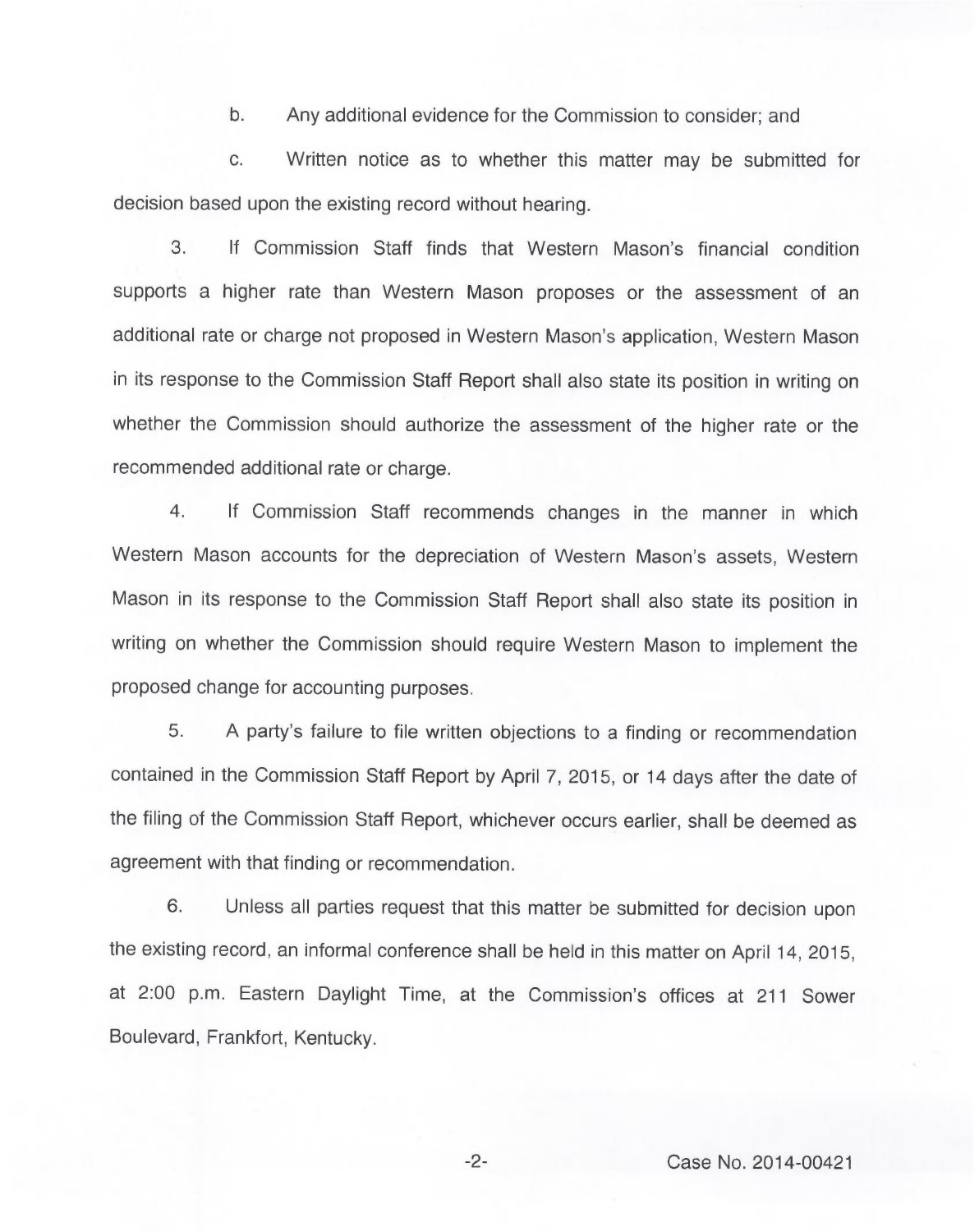7. Unless all parties request that this matter be submitted for decision upon the existing record, a formal hearing in this matter shall be held in the Commission's offices at 211 Sower Boulevard, Frankfort, Kentucky, at a date and time to be subsequently scheduled.

8. Each party shall file with the Commission, no later than April 21, 2015, a list of the persons it intends to call as witnesses at the scheduled hearing and a summary of each witness's expected testimony.

9. Western Mason shall publish notice of the scheduled hearing in accordance with 807 KAR 5:076, Section 12, no more than 21 days and no less than seven days before the day of the scheduled hearing.

10. Pursuant to KRS 278.360 and 807 KAR 5:001, Section 9(9)(a), the record of the formal hearing in this matter shall be by digital video recording.

11. Commission Staff shall prepare a written list of all exhibits presented at the hearing and shall file this list, with all hearing exhibits, and a copy of the video transcript of the hearing with the Commission.

12. Any motion to intervene shall be filed no later than January 30, 2015.

13. <sup>A</sup> person who submits a motion to intervene after January 30, 2015, and upon a showing of good cause is granted full intervention shall accept and abide by the existing procedural schedule.

ATTEST: Executive Director

By the Commission ENTERED JAN 12' 2015 JCKY PUBLIC COMMISSION

Case No. 2014-00421